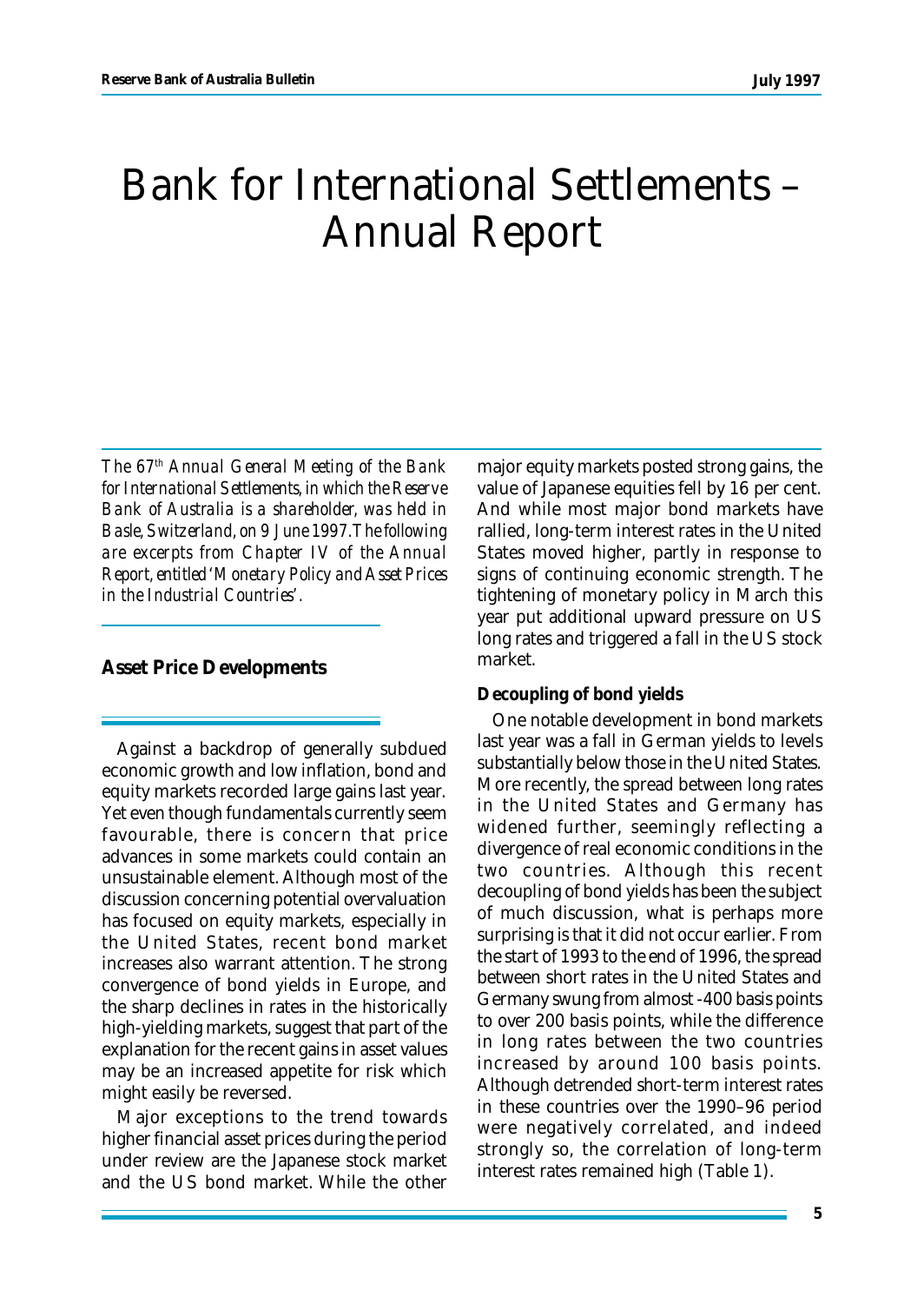| (a)<br>Table 1: Correlation of Long and Short-term Interest Rates |              |                                                                 |              |                 |              |                                                       |              |              |  |
|-------------------------------------------------------------------|--------------|-----------------------------------------------------------------|--------------|-----------------|--------------|-------------------------------------------------------|--------------|--------------|--|
|                                                                   |              | United States versus Germany<br>1975-79 1980-84 1985-89 1990-96 |              |                 |              | United States versus Japan<br>1975-79 1980-84 1985-89 |              | 1990–96      |  |
| Long-term<br>Short-term                                           | 0.52<br>0.80 | 0.65<br>0.74                                                    | 0.81<br>0.60 | 0.61<br>$-0.57$ | 0.19<br>0.73 | 0.40<br>0.33                                          | 0.67<br>0.30 | 0.52<br>0.11 |  |

(a) Between detrended interest rates calculated as the difference between the actual interest rates and the uncentred moving averages over the past two years.

Sources: National data and BIS calculations

The generally high degree of co-movement of long-term interest rates in the three largest economies over the 1990–96 period, despite substantial divergences in cyclical positions, has led to concern that, even under floating exchange rates, international factors might overshadow domestic considerations in the determination of long rates. An implication of this view is that the link between policy rates and longer-term rates might be weakened. This would complicate the conduct of monetary policy in countries where long rates play an important role in the transmission mechanism. However, an alternative explanation for the divergence of short and long-term rates in Germany has also been suggested which relies on more local considerations: the rise in German long rates during a period of economic weakness reflected a concern that the euro might be a weaker currency than the Deutsche mark. The recent decoupling of rates in the United States and Germany perhaps indicates a revision of views in this regard, or a downward revision of expected future short rates in Germany for other reasons.

#### **Equity markets**

Stock prices set new records last year, with equities in the Netherlands, Spain and Sweden recording the largest gains during the period under review (Graph 1). In most instances



**Graph 1**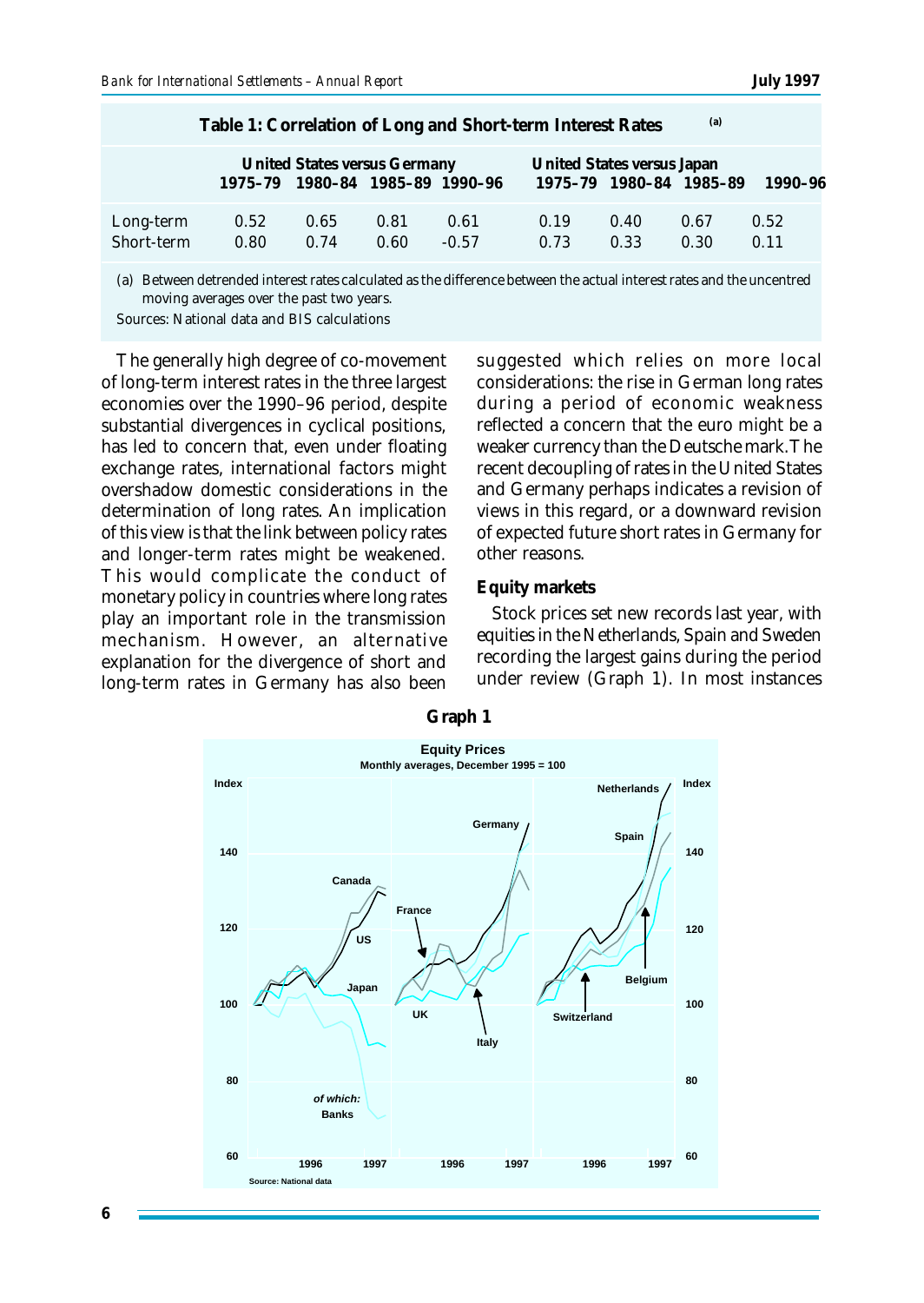these sharp gains also came after large, cumulative increases in the previous four or five years. The major exception to the trend towards higher share values is Japan, where concerns about the impact of fiscal tightening on growth prospects and uncertainty over the impact of prospective financial deregulation have put downward pressure on equity prices. Japanese bank shares have been especially hard hit. One important factor contributing to the recent decline has been the unwinding of cross-shareholdings following the decision of the authorities not to rescue the shareholders of the failed Hanwa Bank.

In some cases, recent advances in equity prices have been supported by strong growth of corporate earnings. In Sweden, for example, earnings per share grew by 41 per cent per year between the end of 1993 and the end of 1996. The United States also enjoyed very strong earnings growth over the same period. An appreciating US dollar has contributed to profit growth in some markets. Multinational firms with substantial direct investment in the United States or a large share of their earnings denominated in US dollars account for a large proportion of the equities traded on, for instance, the German, Dutch and Swiss stock

exchanges. Another factor supporting corporate profits has been greater attention to strengthening efficiency and labour productivity as well as reduced financing costs arising from lower nominal interest rates.

However, there is more to the generalised run-up in share prices than strong corporate profits. As of March 1997, price/earnings ratios for most markets, including the United States, were above their 1986–95 averages, and were at record levels in the Netherlands and Switzerland (Table 2). Several factors have been suggested as potentially underlying the global trend towards higher price/earnings multiples. First, it has been suggested that this trend might reflect the impact of lower inflation rates in the industrial countries on equity risk premia. Secondly, insofar as the recent declines in nominal bond yields reflect lower real interest rates, this is an additional element supporting higher multiples which has undoubtedly played a role in the historically high-yielding countries Italy and Spain. Thirdly, in the United States in particular, higher multiples might reflect to some extent the increased tendency for corporations to buy back their own shares.

|                       |                   |       |                         | Table z: Price/Earnings Ratios |    | (u)          |             |        |                                             |
|-----------------------|-------------------|-------|-------------------------|--------------------------------|----|--------------|-------------|--------|---------------------------------------------|
| Countries             | Sep<br>1987 $(b)$ | Level | Peak<br>1986-95<br>Date | Average Dec<br>1986-95 1995    |    | Dec.<br>1996 | Mar<br>1997 |        | Memo item:<br>output gap<br>1987:Q3 1996:Q4 |
| <b>United States</b>  | 22                | 26    | <b>May 92</b>           | 18                             | 18 | 21           | 21          | 0.3    | 0.2                                         |
| Japan                 | 70                | 74    | June 87                 | 53                             | 67 | 57           | 51          | $-2.9$ | $-2.3$                                      |
| Germany               | 15                | 25    | Dec 93                  | 15                             | 16 | 17           | 20          | $-1.7$ | $-1.1$                                      |
| France                | 14                | 19    | Jan 94                  | 12                             | 13 | 17           | 18          | $-2.2$ | $-3.0$                                      |
| Italy                 | 15                | 29    | May 94                  | 17                             | 14 | 17           | 19          | $-0.5$ | $-1.5$                                      |
| <b>United Kingdom</b> | 17                | 21    | Feb 94                  | 15                             | 16 | 16           | 16          | 3.5    | $-1.8$                                      |
| Canada                | 18                | 33    | Feb 94                  | 17                             | 15 | 20           | 21          | 2.1    | $-3.1$                                      |
| <b>Netherlands</b>    | 15                | 18    | Feb 94                  | 12                             | 13 | 18           | 20          | $-0.7$ | $-0.2$                                      |
| Switzerland           | 14                | 19    | Feb 94                  | 13                             | 17 | 20           | 23          | $-1.2$ | $-4.2$                                      |
| <b>Belgium</b>        | 15                | 20    | Feb 94                  | 14                             | 14 | 16           | 18          | $-2.6$ | $-3.0$                                      |
| Sweden                | 23                | 30    | Feb 94                  | 18                             | 17 | 15           | 17          | 3.8    | $-1.5$                                      |

**Table 2: Price/Earnings Ratios (a)**

(a) Ratio of price to reported earnings per share.

(b) Month preceding the global stock market crash.

Sources: Datastream, OECD, national data and BIS estimates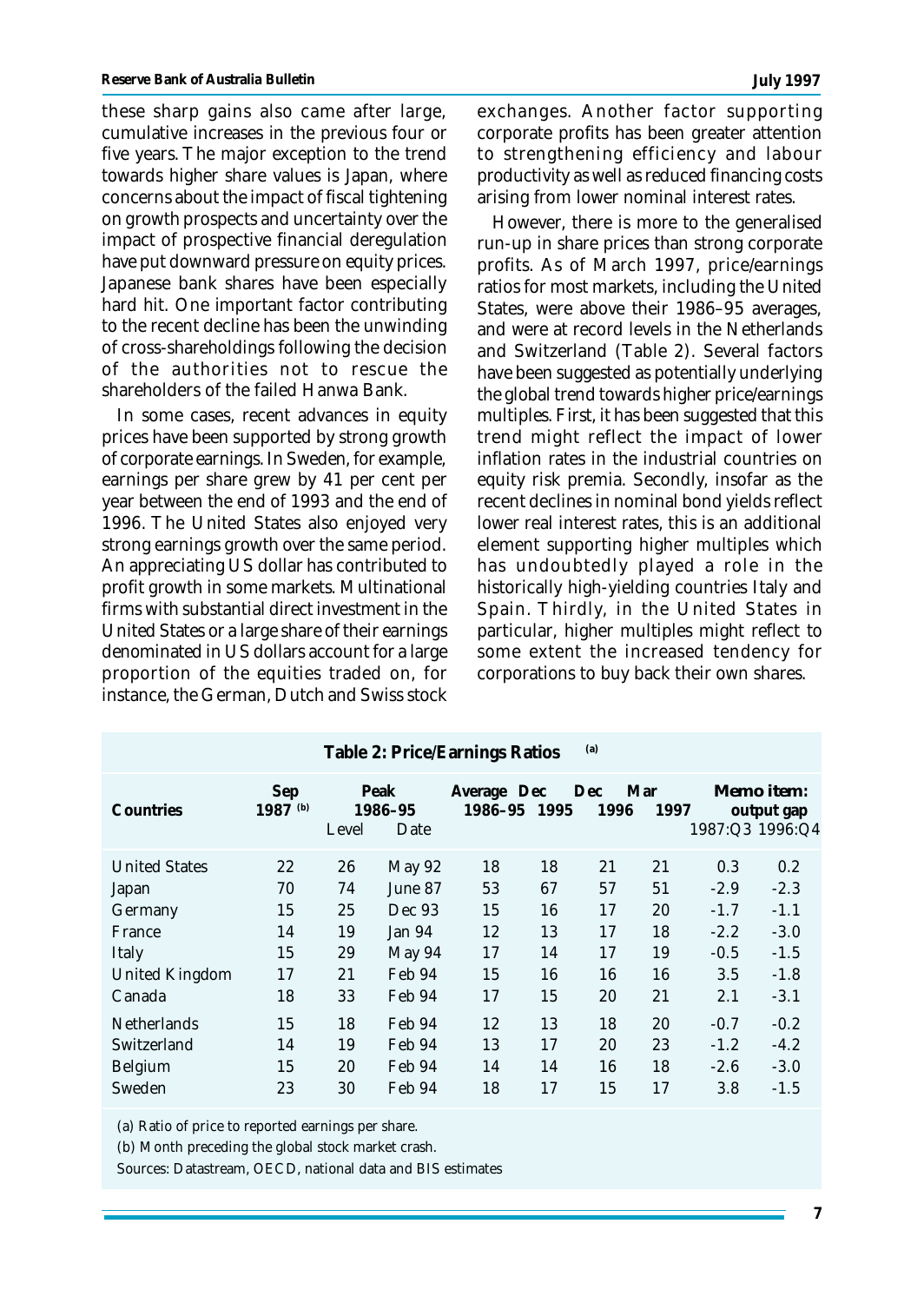Recent price/earnings multiples seem more pronounced once business cycle positions are taken into consideration. Multiples typically peak during the early stages of a cyclical recovery, when there is the potential for aboveaverage profit growth over the medium term. By this standard, the price/earnings multiples for the Dutch and US markets during March 1997 seem relatively high by historical standards, given that both economies were operating approximately at potential.

It may also be useful to compare the recent situation with that which prevailed in September 1987. The price/earnings ratio for the US market at that time was not exceptionally high; yet US equities lost about 30 per cent of their value in the subsequent global market correction. In March 1997, price/earnings multiples in Germany, France, Belgium and the Netherlands exceeded those of September 1987, a time when each of these countries was at a point in the business cycle broadly similar to that reached recently (Graph 2).

Whether the recent gains in equity prices will prove to be sustainable will depend in part on the future course of corporate profits. Analysts are forecasting earnings growth in the United States of 13 per cent per year on average over the next three to five years. It is argued that there are many factors, in addition to the cyclical position of an economy, which help determine the growth of corporate profits, and there are indications that such factors are currently playing a greater role than

previously. In particular, since the closing of the output gap in 1994, the United States has experienced earnings growth far in excess of that which followed previous such closures (Table 3). Aggressive corporate cost-cutting, an increased rate of technological advance reflected in reduced costs of capital goods, and the opening-up of new markets are several possibilities which are often cited to explain recent earnings growth and to justify its expected continuation.

The sustainability of the recent gains in equity prices will also depend on how far other supporting factors, such as the appreciation of the US dollar in 1995–96, prove to be temporary. Further increases in long-term interest rates outside the United States or a reduced willingness of market participants to take on risk would also put downward pressure on share prices. Any significant tightening of US monetary policy would be likely to work in this direction.

**Asset Prices and Monetary Policy**

There are several reasons why central banks might wish to respond to movements in asset prices. A first reason is that asset price misalignments may endanger the health of the financial system. In the late 1980s many countries experienced sharp increases in prices of real and financial assets, which were

| (a)<br>Table 3: Real Earnings per Share in the United States                                                        |                            |            |               |            |              |  |  |  |  |
|---------------------------------------------------------------------------------------------------------------------|----------------------------|------------|---------------|------------|--------------|--|--|--|--|
|                                                                                                                     | Period $(b)$               |            |               |            |              |  |  |  |  |
|                                                                                                                     | 1965:Q4                    | 1972:Q2    | 1977:Q1       | 1985:Q2    | 1994:Q3      |  |  |  |  |
| Growth over three years <sup>(c)</sup><br>Growth over six years <sup>(c)</sup>                                      | 0.2 <sub>2</sub><br>$-3.7$ | 4.7<br>3.2 | 3.3<br>$-4.0$ | 0.6<br>0.1 | $15.4^{(d)}$ |  |  |  |  |
| (a) Earnings per share deflated by the consumer price index.<br>(b) Quarter of estimated closure of the output gap. |                            |            |               |            |              |  |  |  |  |

(c) From the respective reference period, at an annual rate, in percentages.

(d) Growth between the third quarter of 1994 and the first quarter of 1997.

Sources: OECD, national data and BIS estimates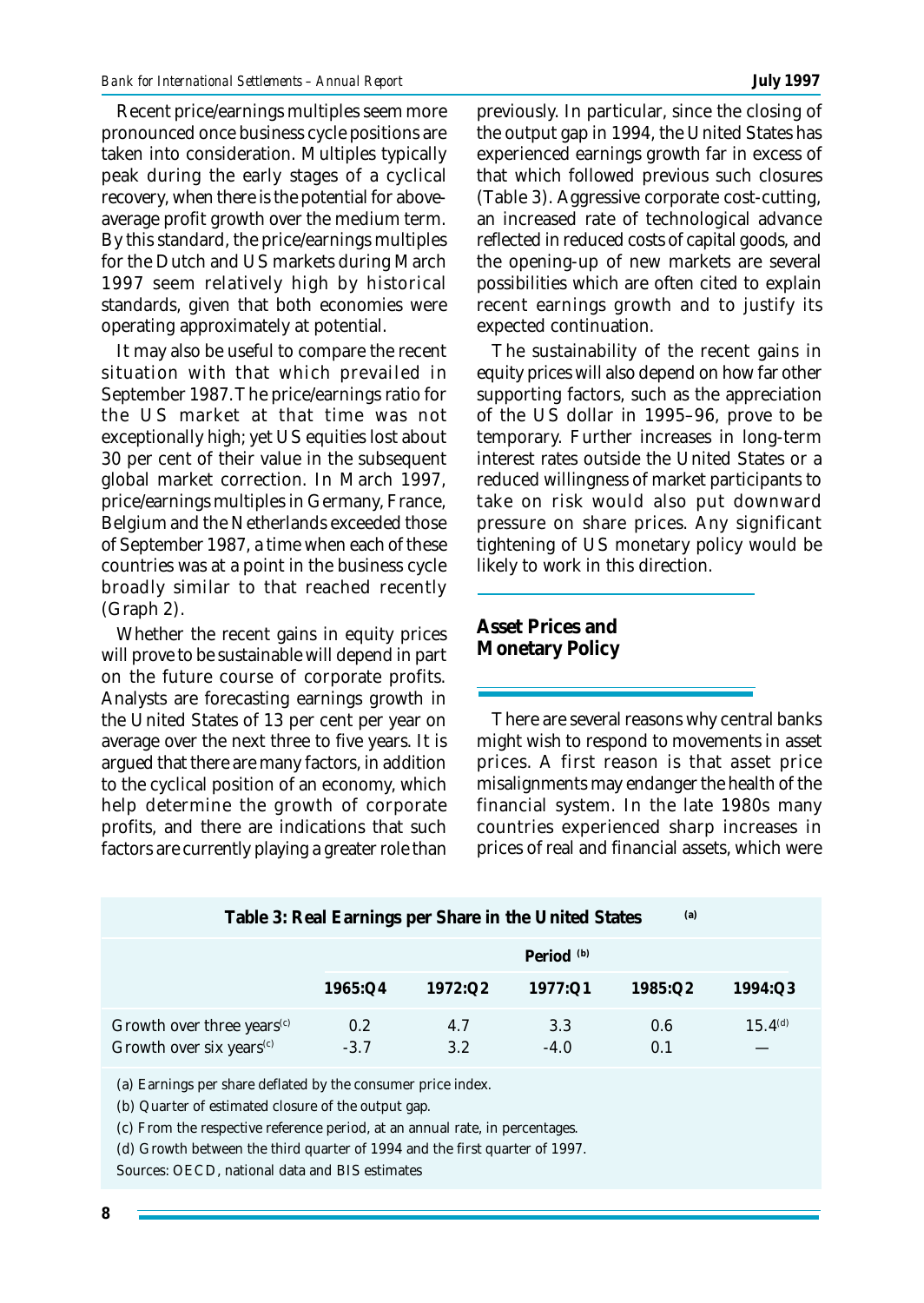### **Graph 2**



associated with financial deregulation and rapid credit expansion. When these increases later proved unsustainable, large-scale losses were incurred in the banking sector, which deepened recessions and delayed recovery. While this episode illustrates the risks involved in disregarding asset prices in the formulation of policy, it should be recognised that the recent upswing is limited to financial assets and has not been accompanied by rapid credit

growth, suggesting that balance sheets would be less exposed if asset prices reversed course. Furthermore, to the extent that policy-makers' concerns focus on the impact on the financial system of a sudden asset price fall, a tightening of prudential supervision and regulation would appear to be a more appropriate measure than adjustment of policydetermined interest rates.